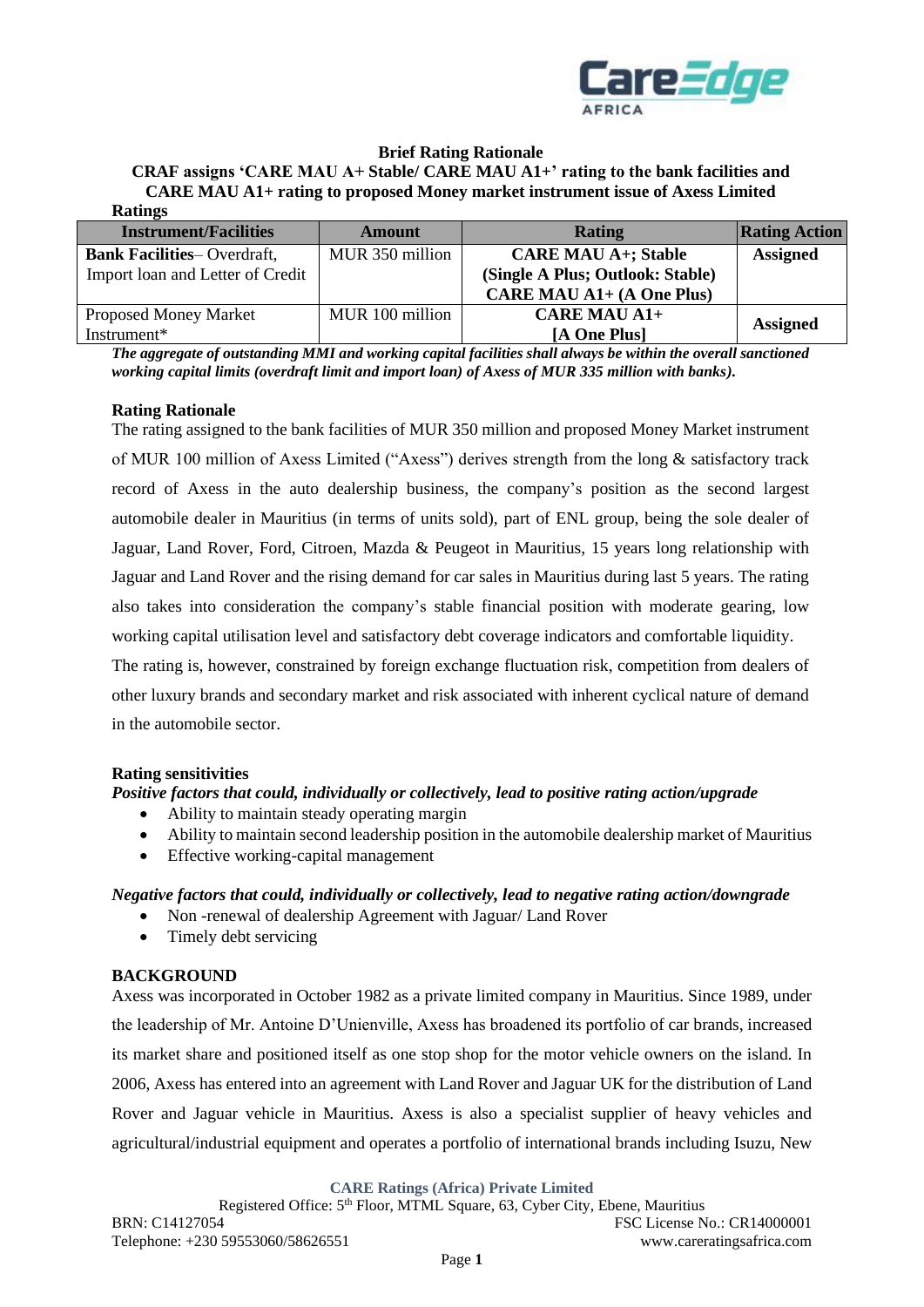

Holland and Sumitomo. In August 2015, Axess has amalgamated with Tractors and equipment (Mauritius) Ltd (TEML) and Axess remains as the surviving company. Axess is wholly owned (100%) by ENL Commercial, which in turn is a subsidiary of ENL Limited (CARE MAU A Stable).

Axess is the sole distributor of Jaguar and Land Rover cars in Mauritius for over 15 years. The company has expanded its activities and entered distribution of Ford, Suzuki, Mazda, Citroen and Peugeot (all sole distributors except for Suzuki).

**Axess** is engaged in the distribution of new cars - passenger vehicles, commercial vehicles and heavy vehicles of agricultural /industrial equipment. The company display its vehicle brands through its two showrooms (rented) equipped with 4-S facilities (sales, service, spare-parts, and systems) in Mauritius along with one body & paint and mechanical workshop. Apart from this, the company is also involved in trading of pre-owned cars. Other additional income from Axess is from its sales of spare parts and accessories and car servicing facilities. Axess also has a dedicated Tyre Department (Michelin) supplying a range of tyre brands (including Michelin) to its customers.

**Management:** Axess is a professionally managed company. It is governed by a 5-member Board of Directors comprising of eminent industrialists and professionals. The strategic affairs of the company are looked after by him and Mr. Antione D'unienville (General Manager of Axess).

**Financial Position:** In FY20, Total income witnessed a dip of 4% due to 3 months lockdown period and challenges faced with import of new cars due to closed frontiers. Despite lower turnover, EBIDTA increased by 14% in FY20 due to lower cost of sales (company benefited in turnover from appreciation of USD & EURO between March-June period). PAT was lower due to higher depreciation upon application of IFRS 16. GCA increased from Mur 113 million in FY17 to Mur 173 million in FY20.

In FY21, despite lower revenue from car sales, turnover witnessed an increase of 1.1% due to higher revenue from sale of spare parts, tyres and servicing. However, EBITDA and PAT were lower due to higher cost of goods sold vis-à-vis incremental turnover, since Axess provided discounts to clear its stock of cars in May-June 2021 (post second lockdown). GCA was satisfactory at MUR 157 million.

Axess doesn't have any long-term debt from banks and Financial Institution

# **[Madam Aruna Radhakeesoon did not participate in the Rating Committee discussion of this case because of her association with Rogers & Co. Ltd, an associate company of Axess Limited]**

 **Disclaimer**

CARE Ratings (Africa) Private Limited ("CRAF")'s ratings are opinions on the likelihood of timely payment of the obligations under the rated instrument and are not recommendations to sanction, renew, disburse or recall the concerned bank facilities or to buy, sell or hold any security. CRAF's ratings do not convey suitability or price for the investor. CRAF's ratings do not constitute an audit on the rated entity. CRAF has based its ratings/outlooks on information obtained from sources believed by it to be accurate and reliable. CRAF does not, however, guarantee the accuracy, adequacy or completeness of any information and is not responsible for any errors or omissions or for the results obtained from the use of such information. Most entities whose bank facilities/instruments are rated by CRAF have paid a credit rating fee, based on the amount and type of bank facilities/instruments. CRAF may also have other commercial transactions with the entity.

In case of partnership/proprietary concerns, the rating /outlook assigned by CRAF is, inter-alia, based on the capital deployed by the partners/proprietor and the financial strength of the firm at present. The rating/outlook may undergo change in case of withdrawal of capital or the unsecured loans brought in by the partners/proprietor in addition to the financial performance and other relevant factors. CRAF is not responsible for any errors and states that it has no financial liability whatsoever to the users of CRAF's rating.

CRAF's ratings do not factor in any rating related trigger clauses as per the terms of the facility/instrument, which may involve acceleration of payments in case of rating downgrades. However, if any such clauses are introduced and if triggered, the ratings may see volatility and sharp downgrades.

#### **CARE Ratings (Africa) Private Limited**

Registered Office: 5<sup>th</sup> Floor, MTML Square, 63, Cyber City, Ebene, Mauritius BRN: C14127054 FSC License No.: CR14000001 Telephone: +230 59553060/58626551 www.careratingsafrica.com